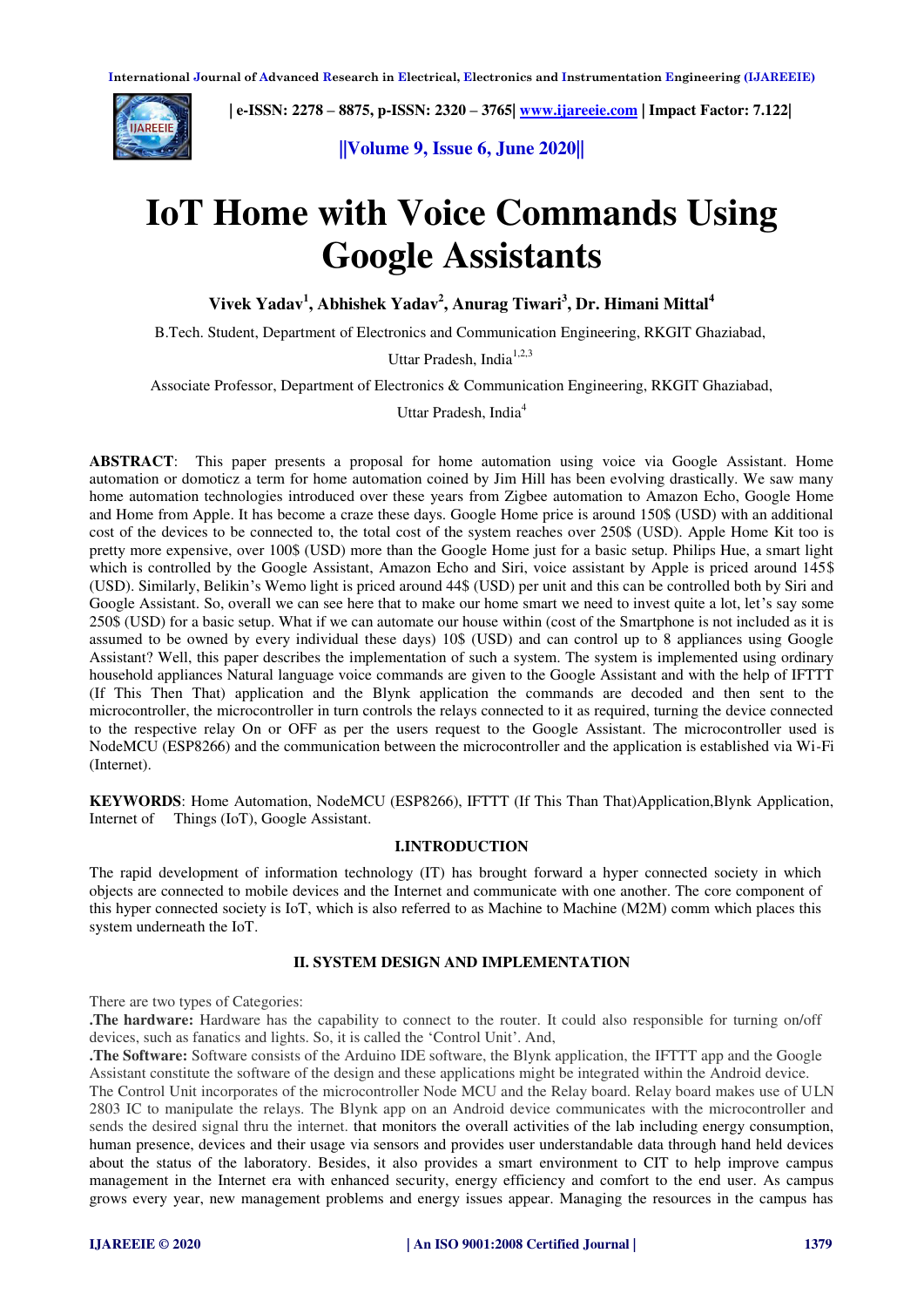**International Journal of Advanced Research in Electrical, Electronics and Instrumentation Engineering (IJAREEIE)** 



 **| e-ISSN: 2278 – 8875, p-ISSN: 2320 – 3765| [www.ijareeie.com](http://www.ijareeie.com/) | Impact Factor: 7.122|** 

# **||Volume 9, Issue 6, June 2020||**

become a real problem. Monitoring and controlling the unused devices that consume power during human absence is also a major inability. In addition to this,coordinating the people participating in the daily activities of the laboratory is tedious when population of the usage of space out numbers a manageable threshold. This project targets to automate and control physical devices using voice commands, thereby reducing human intervention. It also facilitates remote monitoring and control of the components and activities performed in the laboratory to increase energy efficiency. The voice-control mechanism[9] not only overcomes the mundane task of operating the appliances by the conventional electronic switching method, but also makes the process more interactive with its responses. Further, this system is designed to be low cost and expandable thereby allowing a variety of devices to be controlled. The users can check the status of the lights and turn them on/off without the need to get out from their place .It is hardware part here android device input process and control unit gave out of the system.



**Fig -1:** Basic System Architecture

# *. NodeMCU(ESP8266)*

The Node Microcontroller Unit in speedy NodeMCU is an open-source software program and hardware development platform built around all the low-cost System-on-a-Chip (SoC) program called as the ESP8266. The ESP8266 is designed and developed by Express, consisted entirely of many key elements of modern computing, along with CPU, RAM, Wi-Fi, or even the current operating system and SDK. The intention of the NodeMCU is to simplify ESP8266 development. When purchased at bulk, the ESP8266 chip costs only \$2 USD apiece. So, it a superb preference for this system design.

## **The NodeMCU has key components:**

.he open-source ESP8266 firmware is built on the top of the proprietary SDK of the chip manufacturer. The firmware provided a new development platform mainly based on eLua (embedded Lua), which is a completely easy and speedy scripting language with an established developer community. For newcomers, the Lua scripting language is straightforward to learn. And to add on NodeMCU [10] may be programmed with the Android IDEtoo.

.An improvement package board that includes the ESP8266 chip on a modern-day circuit board. The board has an included USB port this is already confused out up with the chip, a hardware reset button, Wi-Fi antenna, LED lights, and preferred-sized GPIO (General PurposeInput-output).

#### **III. RELAY BOARD**

A relay is an electromagnetic switch. It consists of five pins. They are 2 coil pins, 1 connection pin, 1 no connection pin, and 1 commonplace pin. Normally a relay is used in a circuit as an automatic switch. There are different varieties of relays and they function at distinctive voltages. In this gadget, the relay circuit is used to show ON/OFF the appliances. The high/low sign is supplied from the NodeMCU microcontroller. When a low voltage is given to the relay that is related to anappliance its miles turned off and while a highvoltage sign is given it becomes on. The relay circuit to drive four appliances inside the Home automation machine. The variety of gadgets can be modified according to the user's requirements.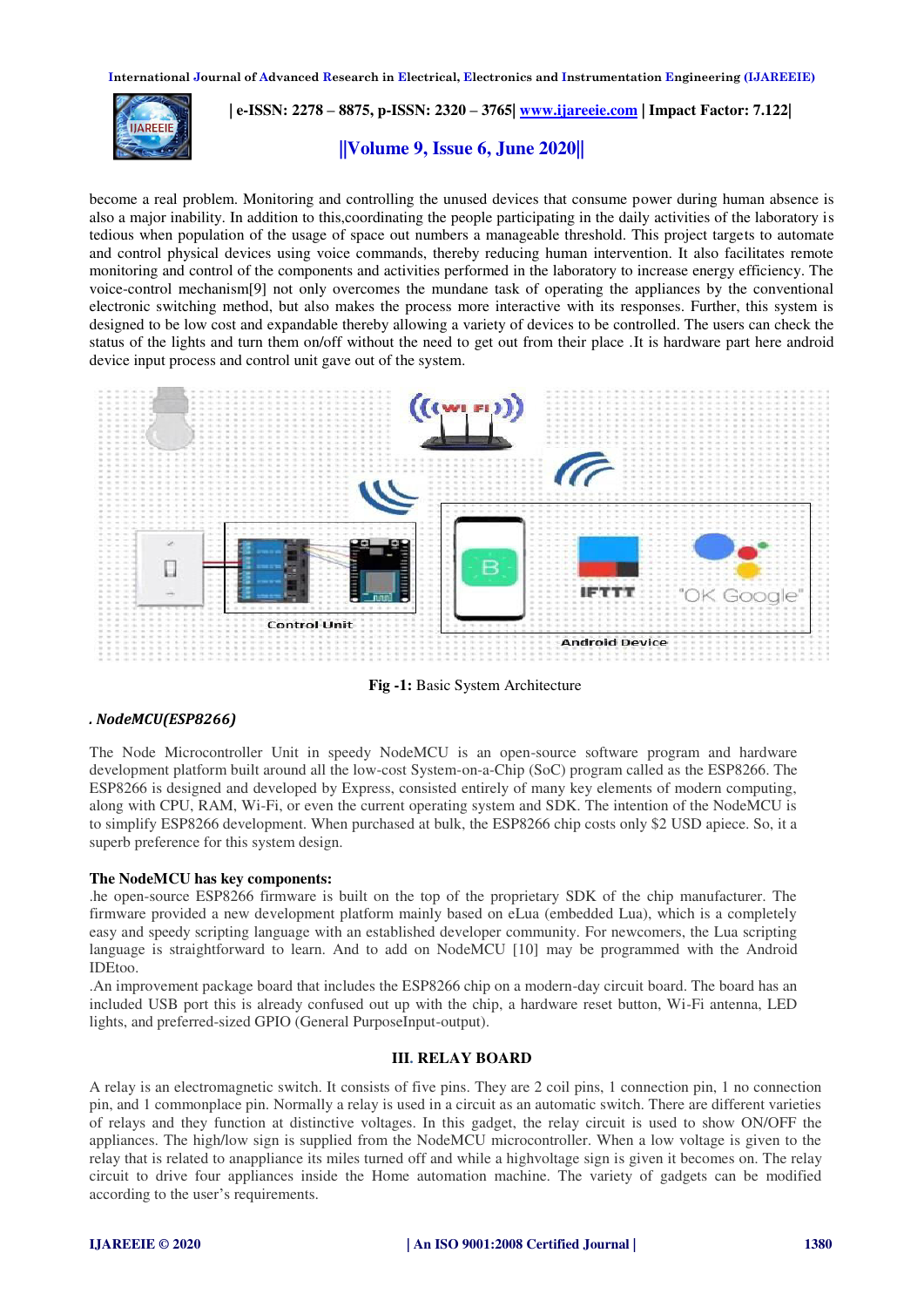

 **| e-ISSN: 2278 – 8875, p-ISSN: 2320 – 3765| [www.ijareeie.com](http://www.ijareeie.com/) | Impact Factor: 7.122|** 

**||Volume 9, Issue 6, June 2020||** 



**Fig -2:** NodeMCU (ESP8266) Development Board



Fig .no 3 Relay board are computer board with an array and switches.

## *ULN 2803IC*

ULN 2803 IC is used as a relay driver which consists of octal excessive voltage. It is an immoderate voltage, immoderate present-day Transistor Array IC used with Microcontrollers wherein we need to drive immoderate energy loads. This IC is broadly applied in Lamps, relays, cars to drive immoderate loads.

Most of the Chips operates with low degree signals. The ULN2803 IC consists of 8 NPN Darlington pairs which provide the right advanced-day amplitude through loads. A Darlington pair provide an excessive present day-day-day advantage with the assist of a two-transistor that acts as a single transistor. In this pair the contemporary amplified by way of the primary transistor is in addition amplified by using the following transistor gives high contemporary to the output terminal



**Fig -4:** ULN 2803 and Darlington Pair.

**Basically this is arduino here input and output.**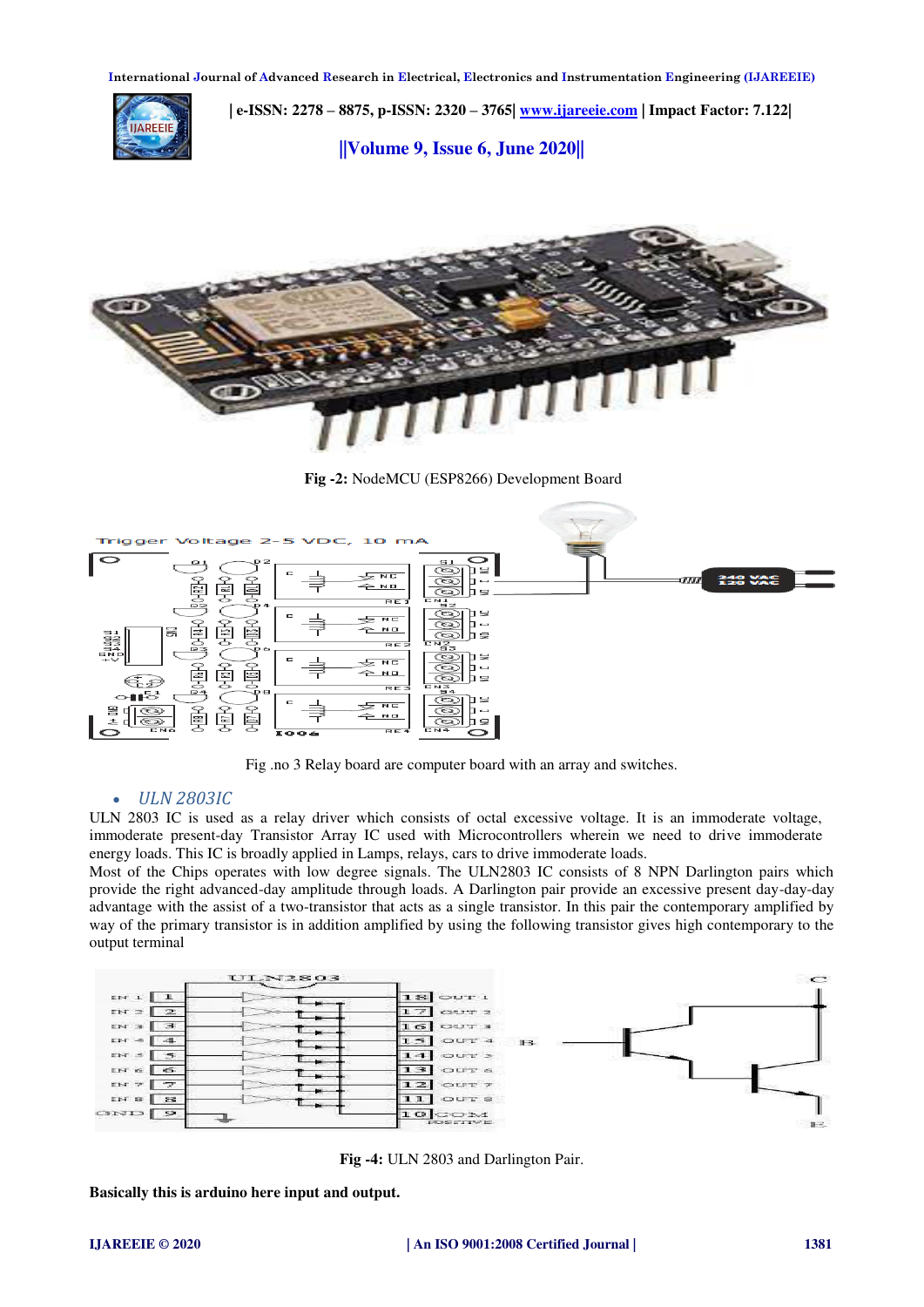**International Journal of Advanced Research in Electrical, Electronics and Instrumentation Engineering (IJAREEIE)** 



 **| e-ISSN: 2278 – 8875, p-ISSN: 2320 – 3765| [www.ijareeie.com](http://www.ijareeie.com/) | Impact Factor: 7.122|** 

# **||Volume 9, Issue 6, June 2020||**

## **IV. HARDWARE AND SOFTWARE COMPONENTS**

1. Raspberry Pi 3: Raspberry Pi is a miniature computer, powerful enough to perform the functions similar to a regular personal computer. We are using Raspberry Pi 3 Model B+ in this project. It has a 1 GB RAM, 16GB SD card acting as the internal storage, built-in Wifi and Bluetooth chipsets, HDMI, LAN ports, 3.5mm headphone jack and 4 USB ports. 2. USB Microphone: Since the Raspberry Pi does not have an inbuilt microphone, we use an external microphone that connects to USB. 3. Google Assistant SDK: The Google Assistant API has to be enabled in the cloud console of the user's Google account.

## **4. LED lights: Two LED lights are used in this system, that are named as "Kitchen Lights" and "Bedroom Lights". VI.WORKING MODEL**

## *IFTTTAPPLICATION*

IFTTT is mean "if this then that." IFTTT is each an internet site and a cellular app that released in 2010 and has the slogan "Put the Internet to work for you". We can automate the whole thing from the application with the assist of IFTTT. the employer gives a software platform that connects apps, gadgets, and offerings from different developers with a purpose to get right of entry to one or more automation concerning one's apps, devices, and offerings. Here, IFTTT utility is used as a mediator among the Google Assistant instructions and the Blynkapp.

Setting up the IFTTT software first requires logging in and then we need to create an applet and then "This", i.e. The trigger, right here we pick out Google Assistant, and then we are able to type inside the instructions to which the Google Assistant has to reply and to this command, it needs to manipulate the appliance. The response command from the Goggle Assistant also can be typed in as want.

The result was good, and the system was reacting well. The following diagram shows the full implementation program by model.



## *FLOWCHART*